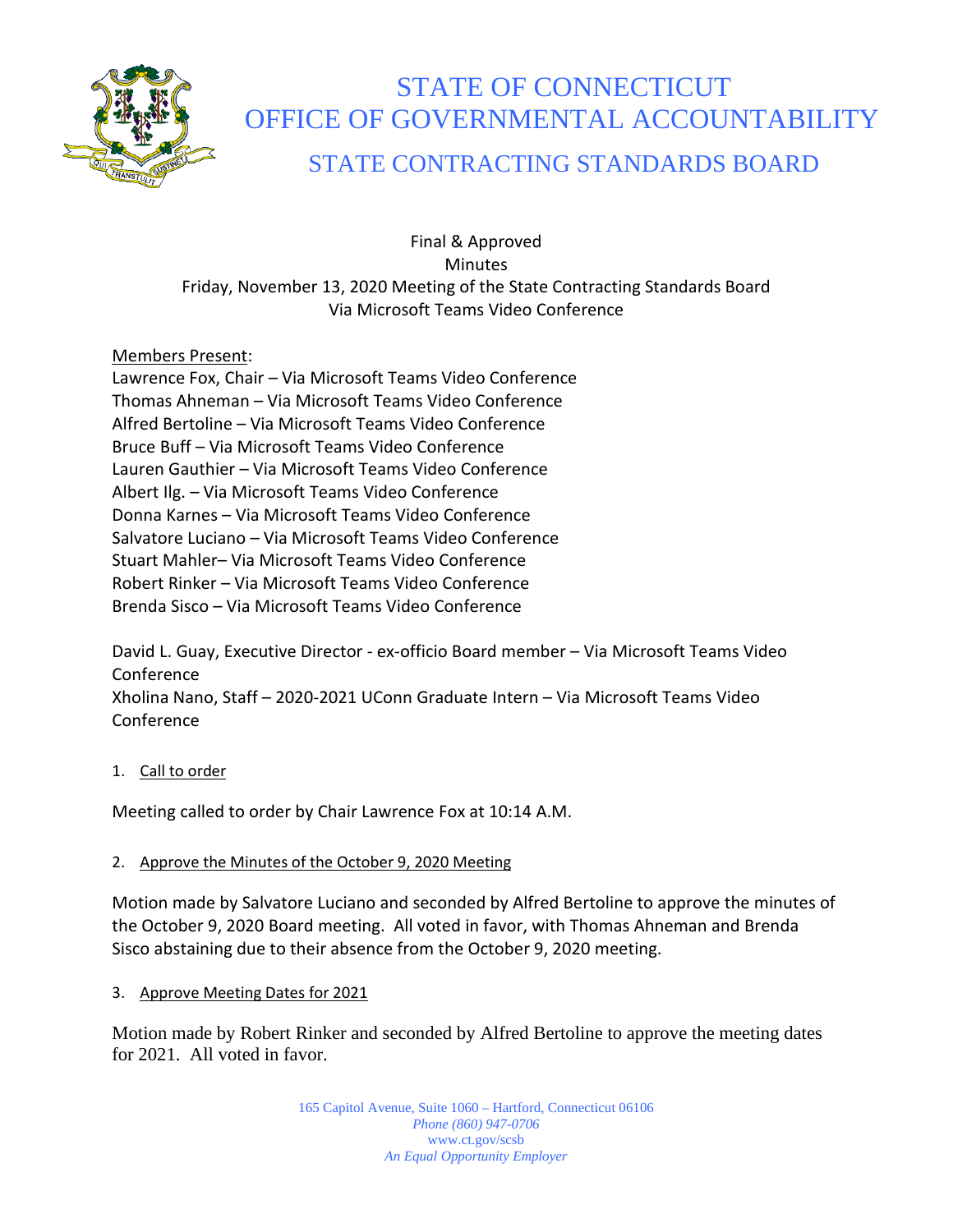#### 4. Report from the Sec. 4e-36 Contested Solicitations and Awards Subcommittee

Subcommittee Chair Robert Rinker reported that no matters were pending before the Subcommittee.

#### 5. Privatization Contract Committee Report

a. Report of conversation with Department of Labor Commissioner Kurt Westby and Deputy Commissioner Dante Bartolomeo.

Privatization Contract Committee Chair Lawrence Fox reported on his conversation with Department of Labor Commissioner Kurt Westby and Deputy Commissioner Dante Bartolomeo.

An issue of possible privatization was brought to the Board's attention by way of a copy of a letter from the Officers of the State AFL-CIO to the Governor concerning two contracts at the Department of Labor. Chair Fox noted that the Board has not been asked to review the matter, though, on the Board's own Statutory authority he reached out to Commissioner Kurt Westby and Deputy Commissioner Dante Bartolomeo and held a virtual meeting on October 16, 2020.

Two issues to understand, did these contracts meet the definition of an emergency and come under the Governor's Pandemic emergency orders. Chair Fox expressed that after speaking with Commissioner Kurt Westby and Deputy Commissioner Dante Bartolomeo, his belief is that they did fall under the Governor's Pandemic emergency order on procurement.

The second issue was whether after the Pandemic do these privatization contracts for a core governmental function become permanent, without the scrutiny they would normally have through the Board's Privatization Contract Committee. Chair Fox informed Commissioner Westby that if the contracts were to become permanent the Board would expect them to go through the process outline in C.G.S Sec. 4e-16 and the Commissioner agreed.

Chair Fox did not believe Board action is necessary at this time.

Salvatore Luciano stated that this is a manufactured crisis. Employees of the Department of Labor were laid off and the department was gutted.

#### 6. Work Group Reports

a. Report from Audit Work Group

Audit Work Group Chair Thomas Ahneman reported that the Work Group is closing out the audit of FY 18. We currently have thirteen agencies under audit for FY 19. Eight have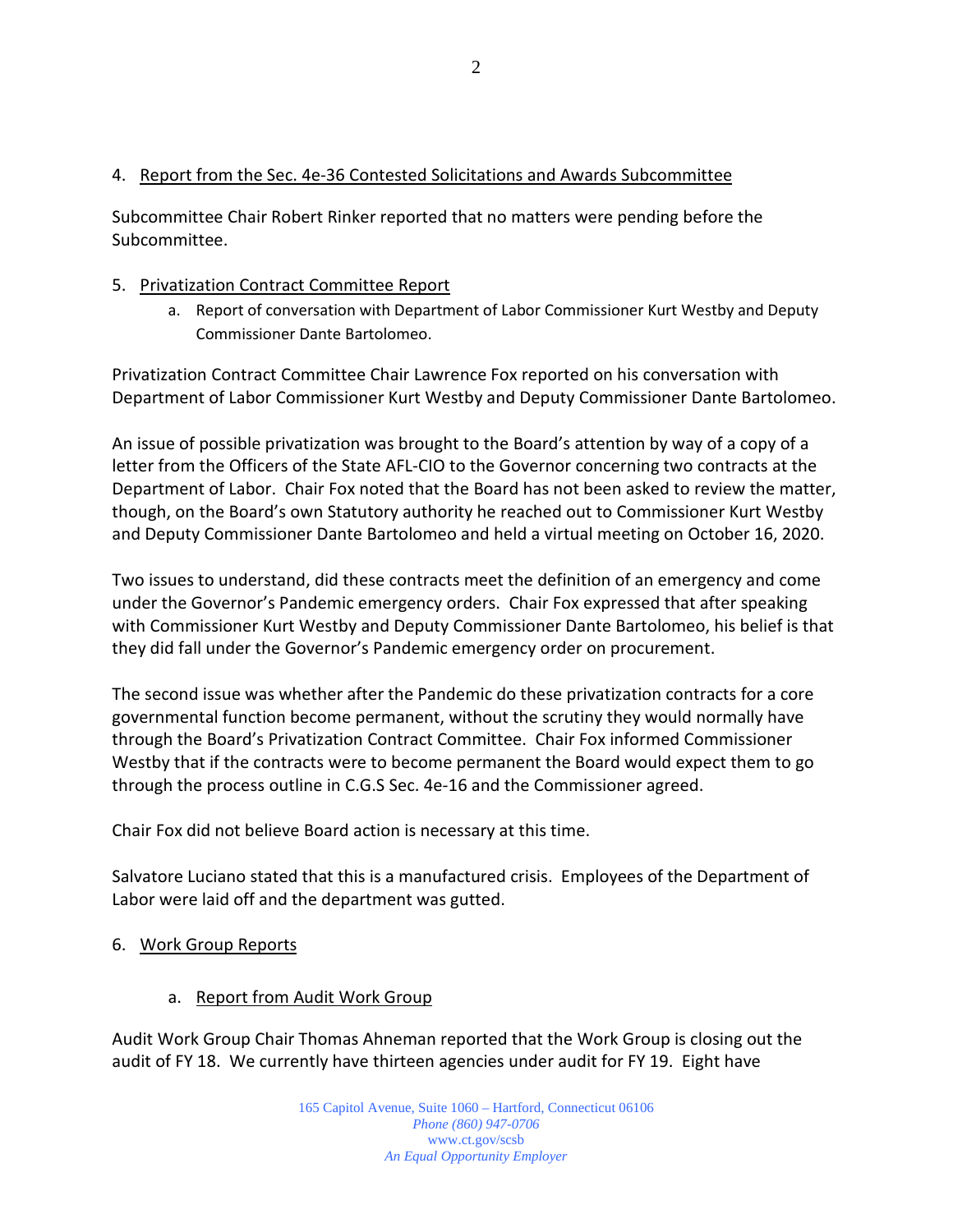responded and we have follow-up questions for them and five are receiving a second notice to respond.

#### b. Data Analysis Work Group

Data Analysis Work Group Chair Alfred Bertoline stated that they have been quite busy.

The Work Group is continuing its work on a benchmarking study and has met with Professor Mohamad Alkadry, Department Head of the UConn Department of Public Policy. The Work Group is in the process of obtaining data from the Core-CT system. The Work Group is in the process of reviewing the benchmarking criteria. Chair Bertoline reported that the benchmarking criteria will be refined and once the data is acquired the process will be to create a draft benchmarking study.

#### 7. DAS – Carol Wilson presentation on the new contracting portal



# The New State Contracting Portal

Carol Wilson, Director of Procurement, Department of Administrative Services November 13, 2020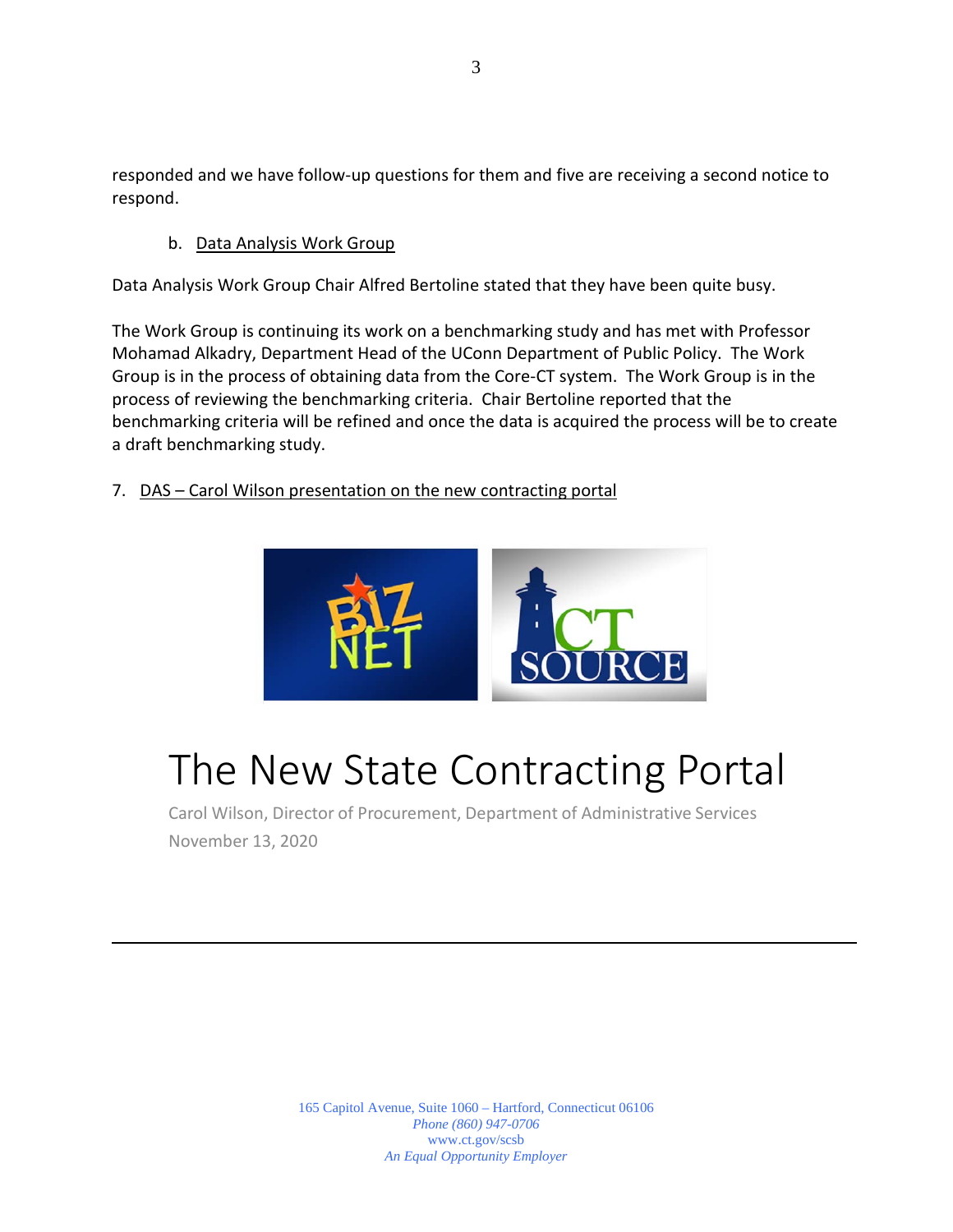## Why CTsource over BizNet?



- Unlike Biznet, CTsource is a Software as a Service ("SaaS") solution hosted and fully supported by Proactis
	- All system maintenance and product support is performed by the Contractor
	- This includes upgrades/new releases
- SaaS products are inherently easier to use since they are proven products and built on best practices. We get the benefits of upgrades and new features when they are rolled out to all customers.
- This change in systems will enable us to sunset outdated, legacy technology freeing up state human and technological resources.







### DAS went live on CTsource - August 2020!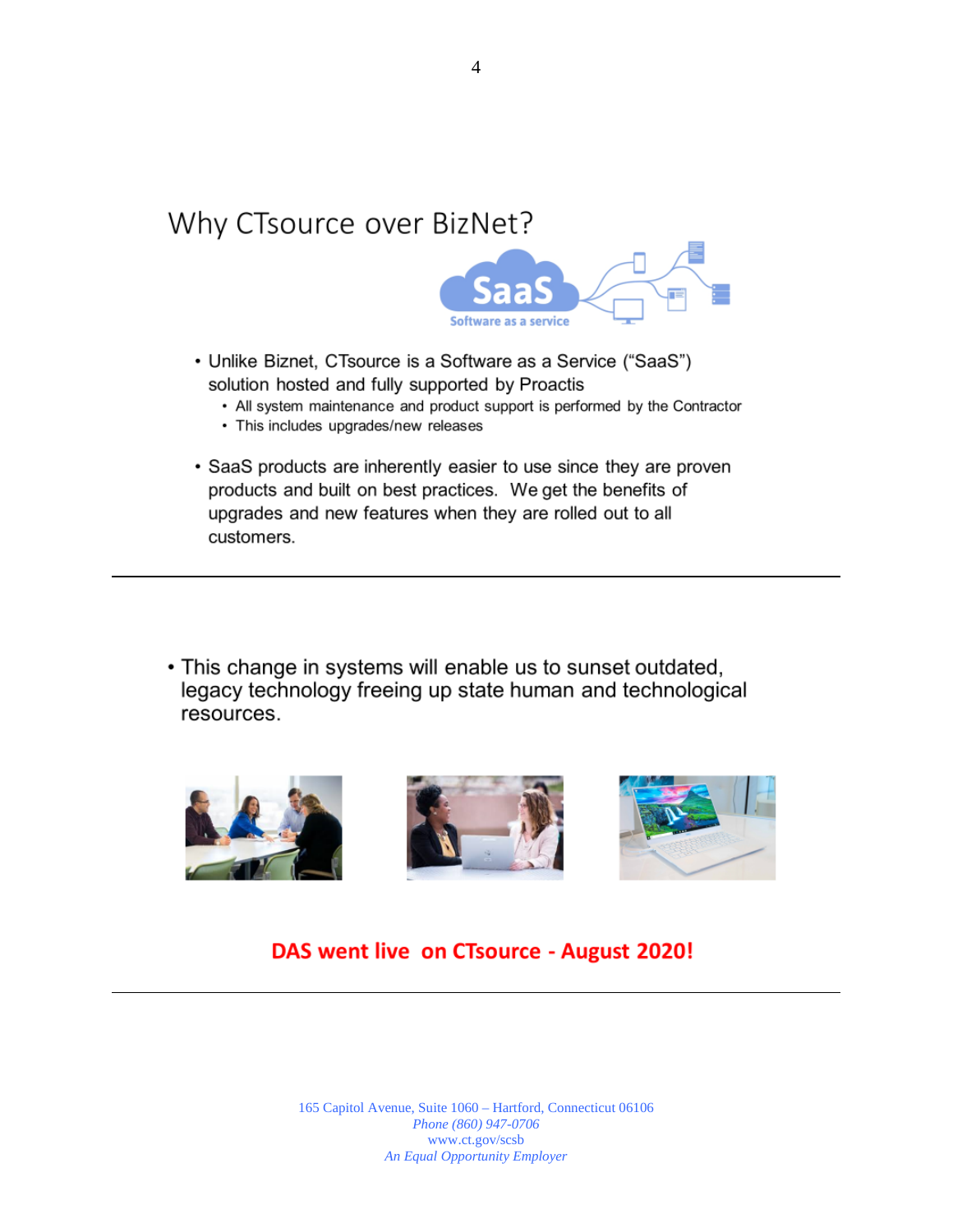

- Some of the improvements include:
	- Simple public search functionality for bids and contracts;
	- Modern search filtering tools, online document management tools and libraries;
	- Online solicitation evaluation tools, work assignment tools and tracking, comprehensive reporting, and more.
- This allows the State and participating municipalities to have consistency with the sourcing tools.





8. Report of Special Committee on Dillon Stadium contracts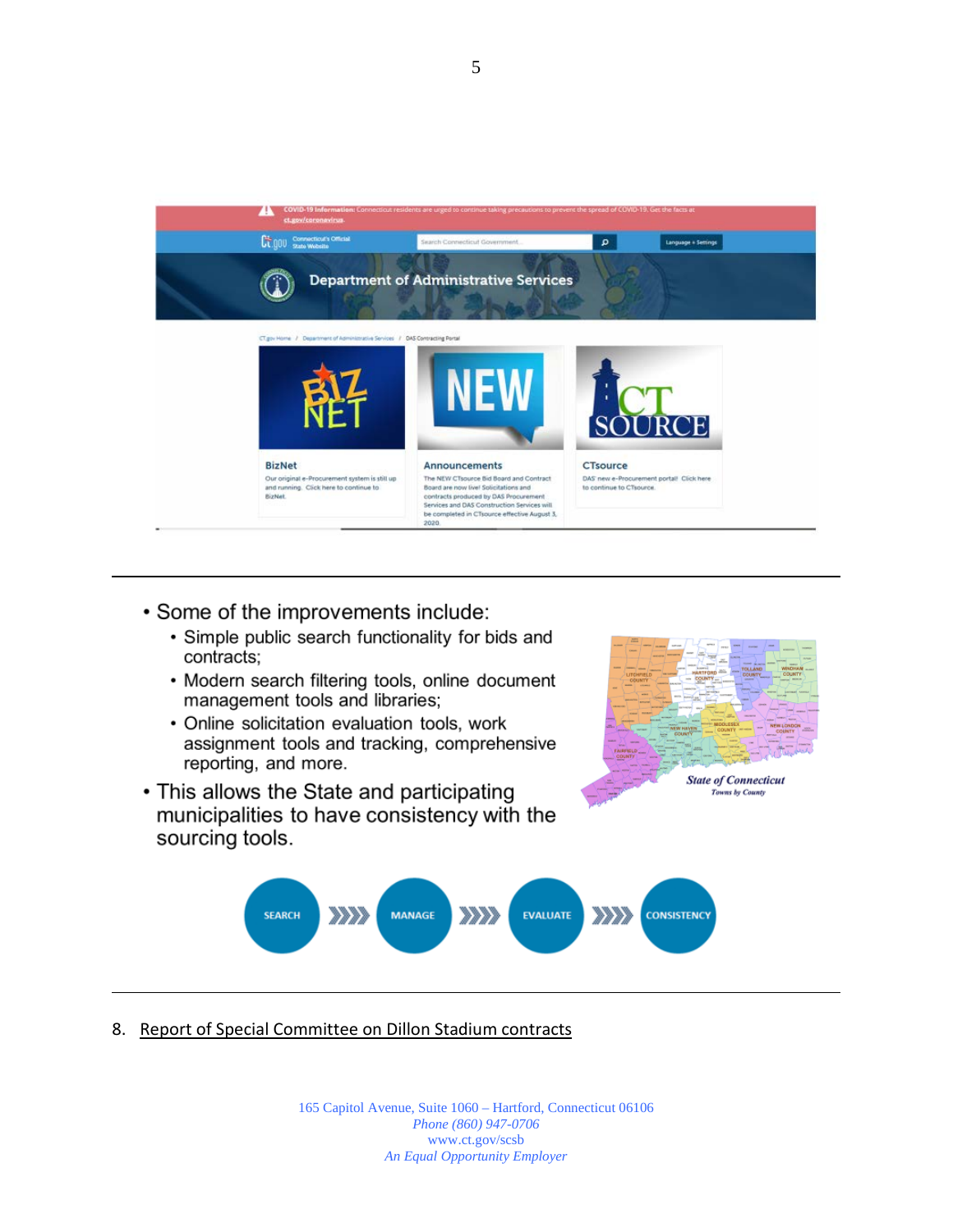Chair Fox provided an introduction. The draft report was shared with the Capital Region Development Authority (CRDA), the Office of Policy and Management (OPM) the Auditors of Public Accounts (APA) and the Attorney General (AG) for comment. Comments were asked to be provided within thirty days, November 9, 2020. The special committee comprised of Brenda Sisco, Robert Rinker, Lauren Gauthier, Jean Morningstar, Chair Fox and Executive Director Guay met this past Tuesday, November 10, 2020. CRDA wrote to Executive Director Guay on Monday, November 9th requesting fifteen more days to respond. No comments were received from OPM and the AG provided informal comments.

Chair Fox granted the CRDA fifteen more days to respond, informing them that the draft would be discussed with the Board at today's meeting, but a vote on the report would not be held, allowing the CRDA to respond before taking a vote at the December 11, 2020 meeting of the Board.

Chair Fox asked Robert Rinker, as the primary drafter of the report, to present for review the conclusions and recommendations.

Mr. Rinker expressed his appreciation for Chair Fox's leadership of the special committee, Executive Director Guay for compiling the information, Lauren Gauthier, first as an intern and now as a Board member for digging out all the information.

The conclusions and the recommendations were reached by consensus of the special committee. Mr. Rinker asked the Board to remember our mission in reviewing the report.

It is the mission of the SCSB to require that state contracting, and procurement are understood and carried out in a manner that is open, cost effective, efficient and consistent with State and Federal statutes, rules, and regulations. Consistent with its mission, the SCSB undertook a review of the Capital Region Development Authority and its role in the renovation of Dillon Stadium.

Mr. Rinker presented the conclusions and recommendations.

#### **CONCLUSIONS AND RECOMMENDATIONS**

- 1. When the City asked CRDA to conduct a RFP on its behalf, the City and CRDA should have entered into a memorandum of understanding outlining the roles, responsibilities and procedures for conducting such a RFP. In the future, CRDA should enter into memorandums of agreement when acting on the behalf of a state agency or a public subdivision of the state.
- 2. The circumstances for the waiver of competitive procurement applicable to the JCJ Architecture contract are found in C.G.S. 4e-1(16), emergency procurement and C.G.S. 43-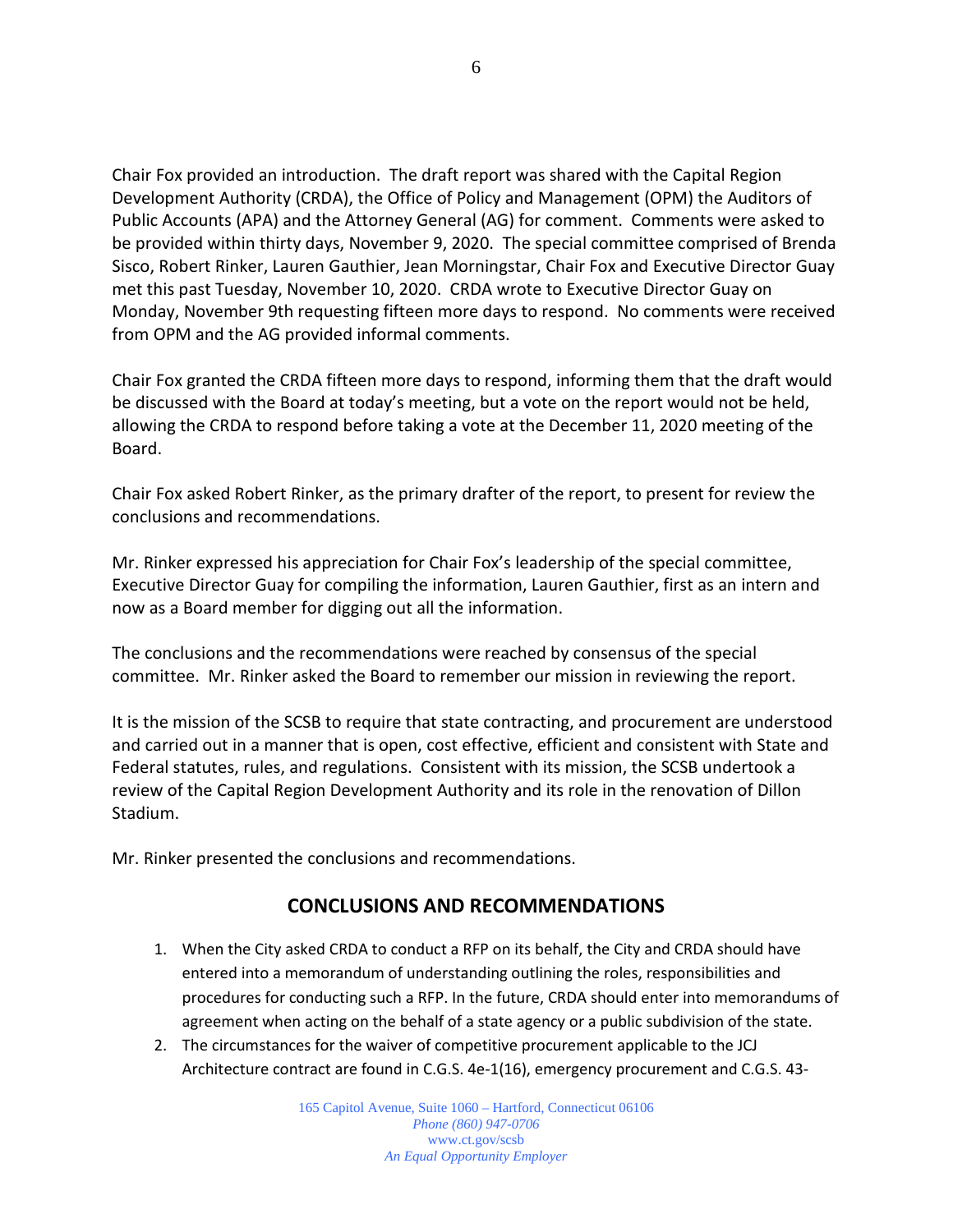16(6), waiver of bid or proposal for extraordinary circumstances. The SCSB does not find these circumstances to apply to the JCJ contract. CRDA should have known of the need for transparency in this process given the prior history regarding the Dillon Stadium renovation and the expenditure of public dollars. CRDA should incorporate language regarding the waiving of competitive procurement into its policies and procedures on procurement.

- 3. In issuing a RFP, it is assumed that all interested parties submitting responses have access to the same information. It appears that HSG through it prior discussion with the City was aware of the need for \$10 million for renovating Dillon Stadium. It also appears that CRDA was also aware of those discussions. In issuing the RFP, it should have included the amount of funds necessary to renovate Dillon stadium and the potential source of public funds so that respondents or potentially other respondents were aware of such funds. CRDA should in future procurement make sure that all bidders or proposers are operating on a level playing field.
- 4. If the City and CRDA knew at the time public money was going to be available or possibly available, it should have been explicitly stated in the RFP.
- 5. CRDA listed objectives for the RFP. These objectives and selection criteria should be used by the evaluation team to assess each proposal. In the future, CRDA, when issuing a RFP with multiple objectives/criteria, should disclose the weight of each objective/criteria. Disclosing the weighted criteria will allow each bidder/proposer to make their best offers and, eventually, the bidder/proposer will see how their offer lined up with other respondents to the RFP. Such weighting of objectives and selection criteria are recommended in the American Bar Association's Model Procurement Codes.
- 6. Following the RFP and recommendation of HSG by CRDA to the City, the City effectively abandoned the RFP by substantially changing the construct of the original RFP. CRDA and/or the City should have declared at that point the RFP and its evaluation were no longer valid. CRDA should develop as part of its procurement policies and procedures; 1) notification to bidders or proposers when it plans the to abandon a RFP 2) notification to bidders or prospers of any substantial change to a RFP, and 3)the effect of any substantial change to a RFP and the proposals submitted by the bidders or proposers.
- 7. Following the abandonment of the RFP, HSG, CRDA and the City entered into term sheets that were approved by the CRDA Board, and the City's Common Council. The initial term sheets were between the City and CRDA, and CRDA and HSG. It appears that the parties operated as though the term sheets were legally binding contracts. CRDA should have only engaged with HSG under a legally binding contract. CRDA should develop as part of its procurement policies and procedures that any expenditure of public funds or commitment of resources with a nonpublic entity should not occur until there is a legally binding agreement. SCSB further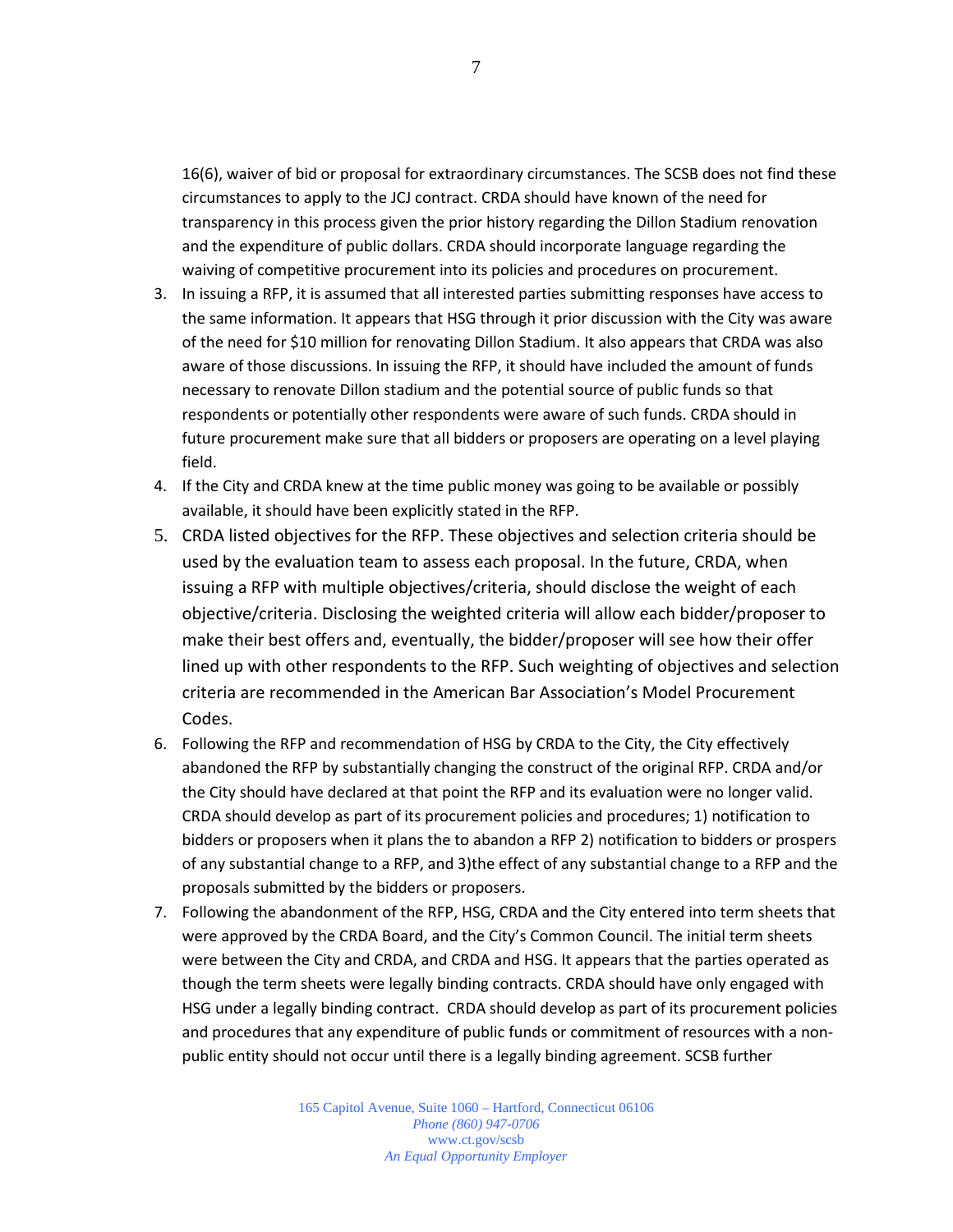recommends any agreement between a quasi-public and a non-public entity should be reviewed for form by the Attorney General's office.

- 8. As recommended above, CRDA should conduct a review of its policies and procedures for the procurement of goods and services. The SCSB will share with CRDA model language for undertaking its review.
- 9. In February 2018, the State Bond Commission approved \$10 million in public funds for the renovation of Dillon stadium contingent upon a signed agreement for a professional sports team. The funds were released to CRDA prior to a signed agreement and CRDA expended those funds prior to a signed agreement. OPM should put into a place a procedure to ensure that the terms of a bond authorization are met prior to the release of funds. CRDA's representation that then Secretary Barnes knew of the situation is insufficient to secure the funds and to expend such funds. As state in #7 above, term sheets are not legally binding agreements. In the event that CRDA and/or the City failed to reach an agreement with HSG, public funds would have been improperly spent. In the case of the original arrangement under the term sheets, it would not have been possible for CRDA to have entered into a legally binding agreement with HSG because of the political contributions made by HSG owner, Bruce Mandell to the gubernatorial campaign of Bob Stefanowski. Such contributions would have made Mr. Mandell's company a non-qualified proposer and/or contractor under C.G.S 4e-34. CRDA should inform prospective bidders, proposers and contractors at the onset of its procurement process of the prohibitions on political contributions under C.G.S. 9-612(f).
- 10. CRDA should not have directed HSG to enter into a non-competitive contract with JCJ Architecture. As stated above, term sheets are not legally binding agreements and therefore CRDA had no authority to direct HSG to circumvent the competitive bidding process for a project that CRDA would ultimately be the project manager. SCSB saw no authority or contract that allowed CRDA to direct HSG to use JCJ Architecture. CRDA should develop as part of its procurement policies and procedures that any expenditure of public funds or commitment of resources with a non-public entity should not occur until there is legally binding agreement.
- 11. CRDA in the Dillon Stadium renovation had in effect become the project manager. It instructed HSG to hire JCJ Architecture to design the renovation work and it hired through a RFP process Newfield Construction to do the renovation work. To assume that role, the City entered into a license agreement with CRDA. Any actions taken by CRDA as the licensee would have to be in compliance with State law and its own policies and procedures regarding the procurement of goods and services.
- 12. The SCSB finds that it is not in the public interest to have public funds expended without legally enforceable contracts; to do so puts these public funds at risk.

Chair Fox provided an opportunity for other members of the special committee to comment. No other comments were added to Mr. Rinker's presentation.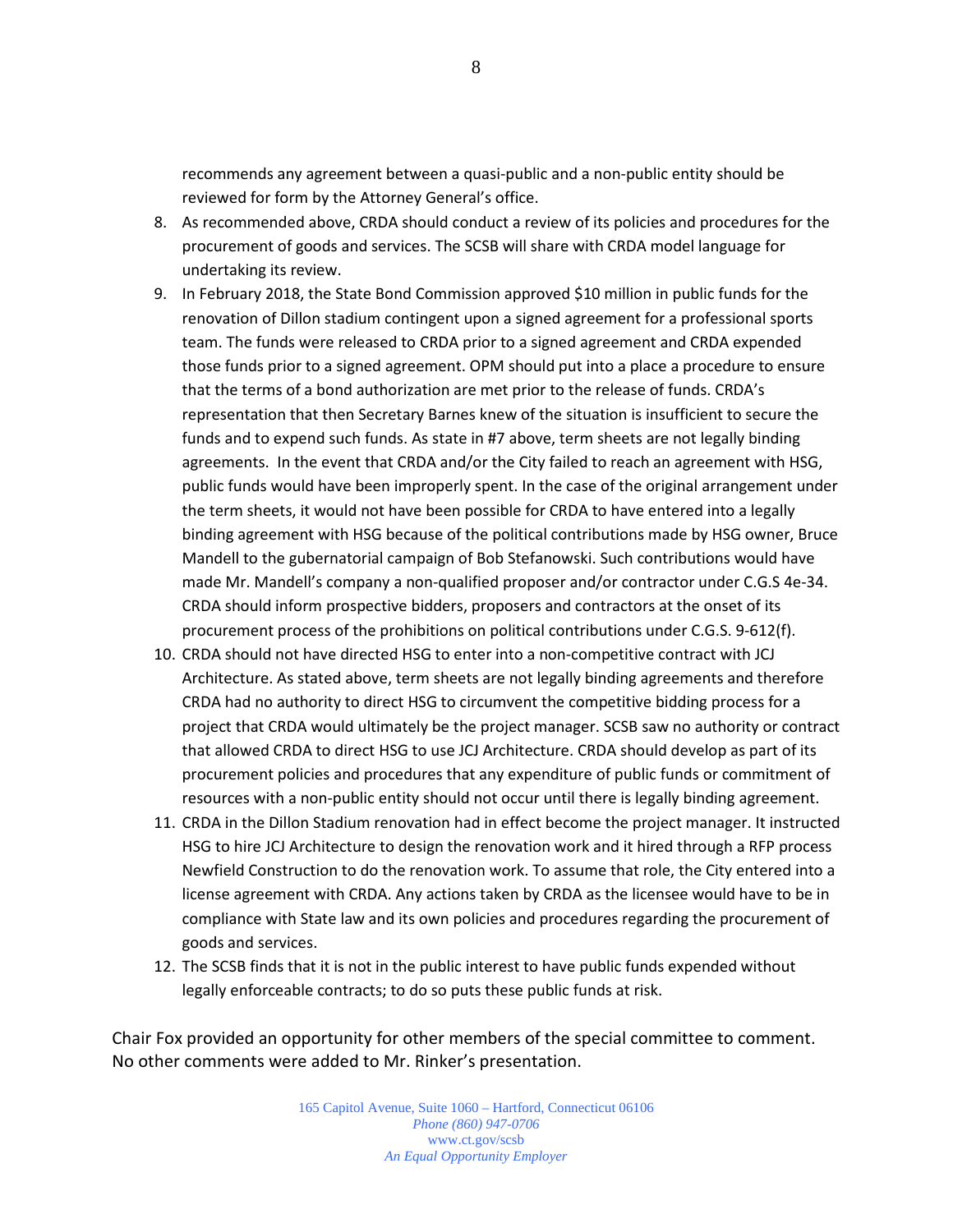Salvatore Luciano began his comments with expressing thanks to Mr. Rinker and the others on the special committee in getting so much information and digging through it. Continuing, Mr. Luciano expressed that clearly the procurement was problematic, especially when it concerns the expenditure of public funds without a signed contract. The special committee was right to focus on that and recommending that it not happen again and put the public's and taxpayers' dollars at risk. He further commented that clearly there was not an even playing field and with the political contributions it certainly has the appearance of pay for play and the appearance of corruption and conflict of interest. Mr. Luciano offered that issues identified in the report should be raised with the Legislature, so it doesn't happen in the future with other contracts.

Chair Fox added that it is the intention to bring these matters to the attention of the Legislature through OPM and the Office of the Governor to have a more fair and robust procurement process. Chair Fox expressed his belief that he does not believe any laws were broken, because there aren't laws that exist that should exist. He further added that the way this RFP was conducted undermines public confidence and integrity of an RFP process, which is not good for this State. Chair Fox expressed belief that public funds were put at risk.

Alfred Bertoline also expressed his thanks to the special committee. Mr. Bertoline noted that taxpayers' funds were expended without a contract. Mr. Bertoline reviewed his understanding; we have a signed contract with an unqualified bidder, primarily for political contributions, all the information was not shared with all the bidders, a noncompetitive contract was entered. Mr. Bertoline questioned, where was the Board of CRDA while all of this was going on. Where is the oversight, where is the governance of this organization? Mr. Bertoline expressed a desire to see a recommendation targeted to the Boards of the quasi-public agencies and CRDA should respond to us on where was the Board is on this matter, and come back to us with a plan for increased oversight.

Al Ilg congratulated Mr. Rinker on the report and the people on the committee and asked a question concerning the amount of funds expended. Mr. Rinker responded with the other sources of funds besides the bond funds. Mr. Ilg expressed his surprise with the licensing agreement.

#### 9. Other Business

No other business raised.

#### 10. Public Comment

No public comment.

#### 11. Adjournment